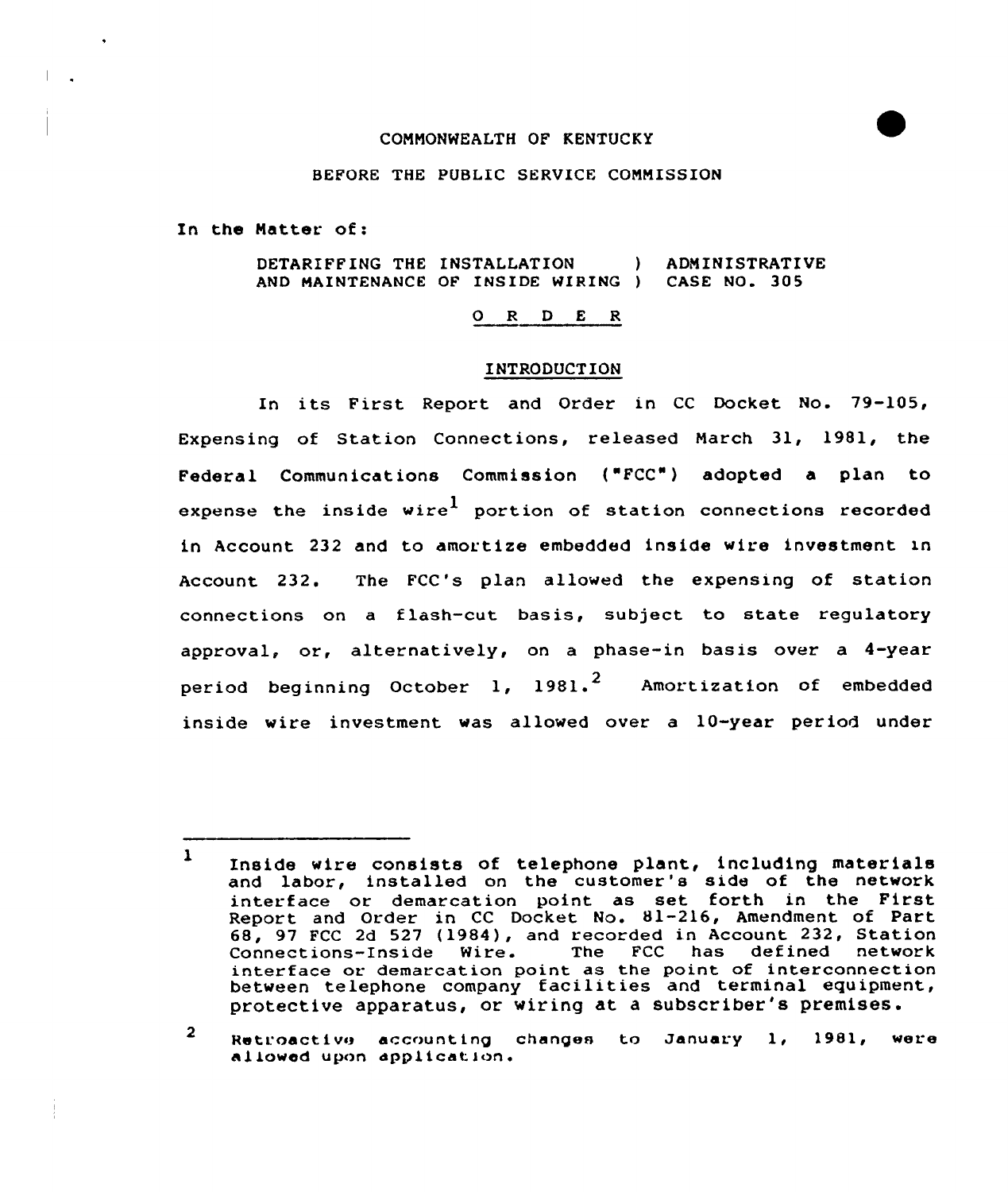the flash-cut option or over a 14-year period under the phase-in option, also beginning October 1. 1981.<sup>3</sup>

The Commission has dealt with these matters in individual cases involving each local exchange carrier {"f.EC"} under its jurisdiction. In each case the Commission authorized the phase-in approach to the expensing of station connections. Thus, full expensing of the inside wire portion of station connections should have occurred no later than October 1, 1984. Pull amortization of embedded inside wire will occur no later than September. 30, 1994.

In a related Order in CC Docket No. 82-681, Detariffing of Customer Premises Equipment and Customer Provided Cable/Miring, released November 2, 1984, the PCC detariffed the installation of complex inside wire,  $4$  effective May 2, 1984.<sup>5</sup> Although the Commission did not take any generic action concerning the FCC's detariffing Order, under the FCC's detariffing plan no further

 $\mathbf{3}$ Ibid.

5. Retroactive accounting changes to January 1, 1983, were allowed upon application.

Complex inside wire, also called intrasystem wire, includes all cable and wire and its associated components {e.g., cOnnecting blocks, terminal boxes, and conduit) located on the customer's side of the demarcation point, when this wiring is inside a building located on the same or contiguous property not separated by a public thoroughfare, which connect station components to each other or to the common equipment of private branch exchange or key system. Simple inside wire is any inside wire other than complex inside wire.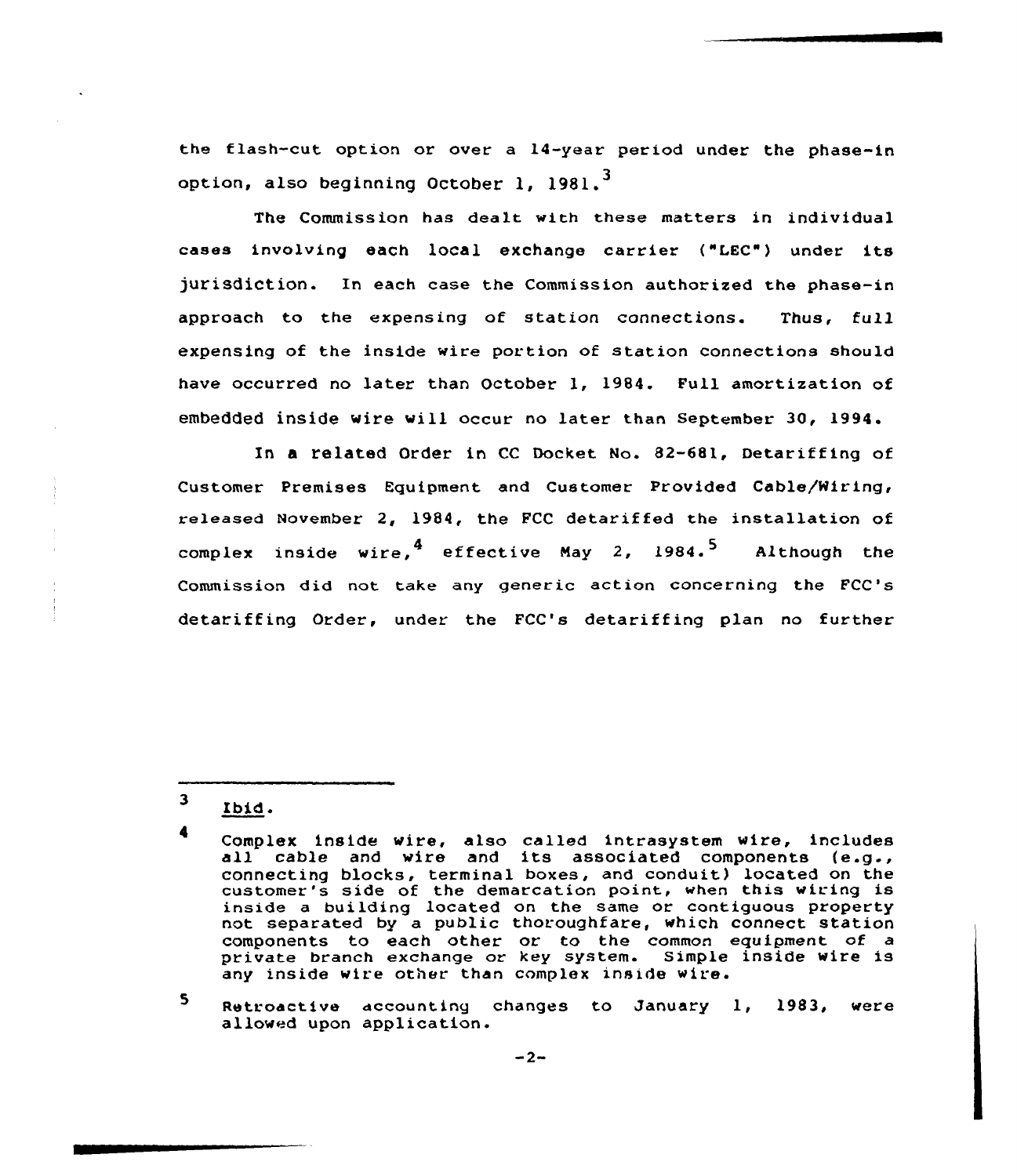installation of complex inside wire should have been charged to either Account 232 $<sup>6</sup>$  or Account 234, Large Private Branch</sup> Exchanges, and other miscellaneous accounts after Mav 1. 1984.<sup>7</sup> Also, embedded network terminating wire<sup>8</sup> in Account 234 should have been identified and amortized over a 5-year period, which would end no later than May 1, 1988.

On April 5, 1985, the FCC released a Further Notice of Proposed Rulemaking in CC Docket No. 79-105, proposing to detariff the installation of simple inside wire and the maintenance of all inside wire (both simple and complex). The FCC also proposed that LECs relinquish all claim to ownership of inside wire when their investment in inside wire became fully amortized.

February 24, 1986, the FCC released its Second Report and Order in CC Docket No. 79-105. The Second Report and Order adopted the proposals set out in the Further Notice of Proposed Rulemaking with some modification. The FCC requited that the installation of simple inside wire and the maintenance of all

8

<sup>6</sup> It should be noted that although no further installation of complex inside wire should have been charged to Acount 232 after May 1, 1984, a portion of the installation of simple inside wire would have continued to be charged to Account 232 through September 30, 1984.

 $\overline{7}$ These include the Accounts  $241$ , Pole Line,  $242.1$ , Aerial Cable, 242.2, Underground Cable, 242.3, Buried Cable, 243, Aerial Wire, 244, Underground Conduit, and other accounts as appropriate.

In a private branch exchange system, network terminating wire is wire that runs the house cable terminal to the demarcation point.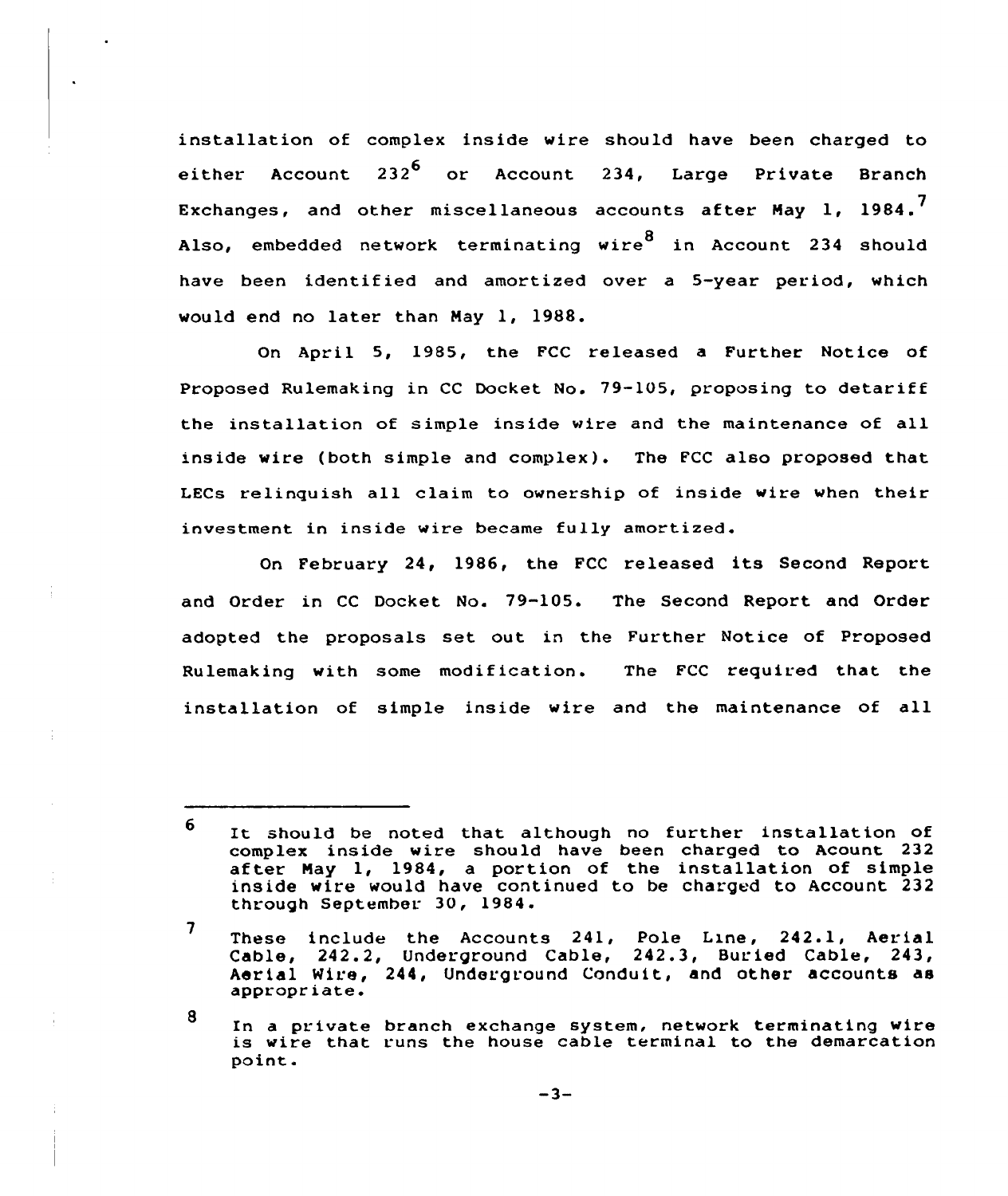inside wire be detariffed after December 31, 1986. The PCC also required LECs to relinquish ownership, but deferred to state regulatory authority on the matter ot the entity to which ownership should be transferred.

In summary, in its First Report and Order in CC Docket No. 79-105, the FCC addressed the expensing of the inside wire portion of station connections recorded in Account 232 and the amortization of embedded inside wire recorded in Account 232. However, in this Order, although expensing of station connections was introduced, revenues and expenses associated with the installation of all inside wire remained in regulated accounts. In its Order in CC Docket No. 82-681, the PCC detariffed the installation of complex inside wire and the amortization of embedded network terminating wire recorded in Account 234. As a result of this Order, the installation of complex inside wire became an unregulated activity while the maintenance of complex inside wire remained <sup>a</sup> regulated activity. However, although the FCC addressed the amortization of embedded network terminating wire recorded in Account 234, it did not address the amortization of other embedded complex inside wire that may be recorded in Account 234 and did not address the amortization of embedded complex inside wire recorded in other plant accounts.<sup>9</sup> Lastly, in its Second Report and Order in CC Docket No. 79-105, the FCC ordered detariffing of the installation and maintenance of simple inside wire and the maintenance of complex inside wire.

<sup>9</sup> See footnote number 7.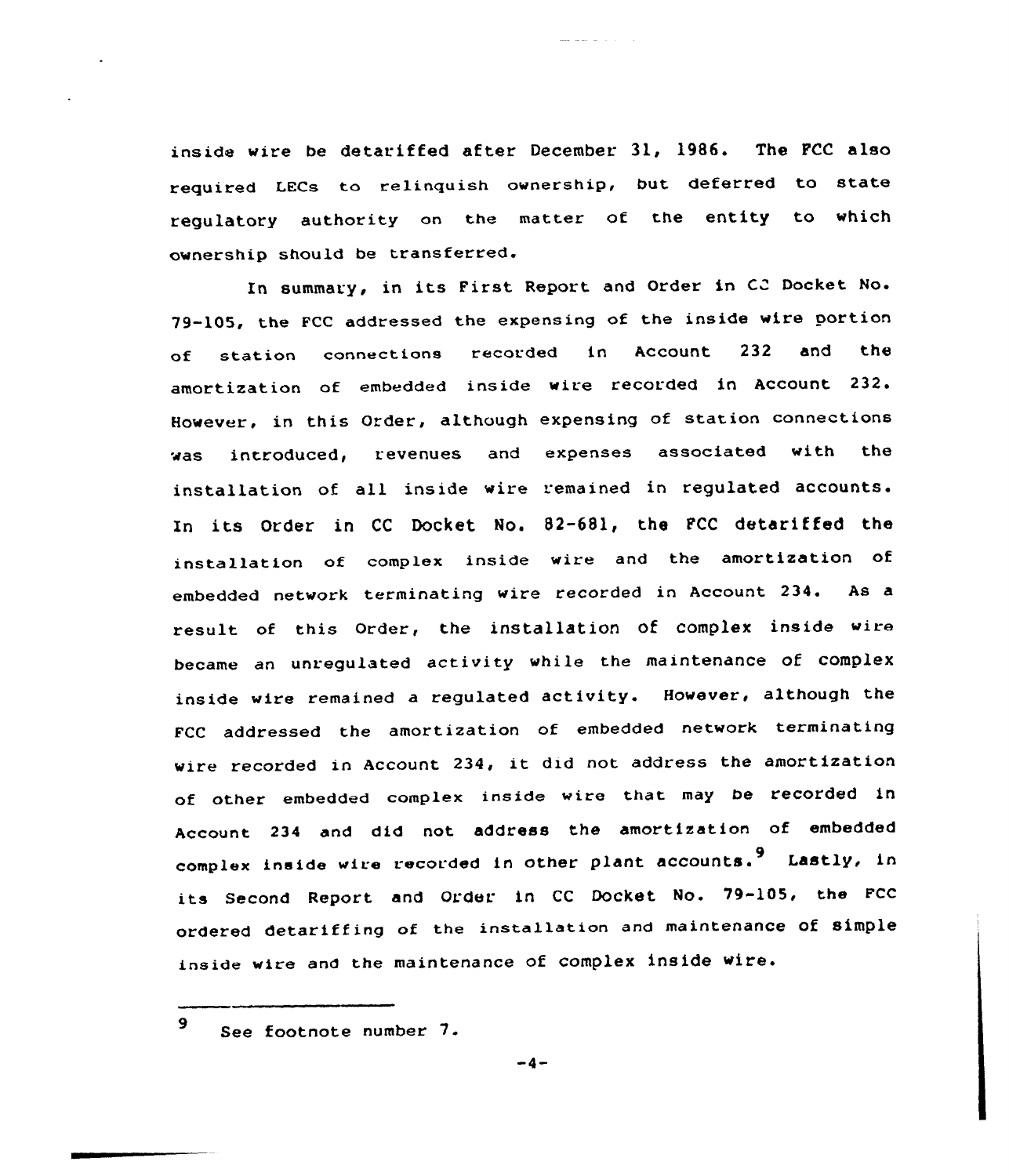In this proceeding, the Commission will investigate the impact af detariffing the installation of simple inside wire and the maintenance af all inside wire upon LECs in Kentucky. Furthermore, the Commission will investigate the status of each LEC's compliance with applicable FCC and Commission Orders concerning the expensing of station connections and the amortizatian of embedded inside wire investment, and the detariffing of the installation of complex inside wire. This Order is issued as a means to generate necessary information and comment from each LEC and other interested parties on the items enumerated below.

#### DISCUSSION

# The Expensing of Station Connections and Amortization of Embedded Inside Mire Investment

As indicated above, the Commission has dealt with accounting requirements invalving the expensing of station connections and the amortizatian of embedded inside wire investment in prior cases. However, in the opinion of the commission, prudence requires that it verify the status of each LEC's compliance with applicable Orders. Therefore, the Commission will require each LEC under its jurisdiction to provide the following information:

1. The date upon which full expensing of the inside wire portion of station connections was achieved.

2. <sup>A</sup> copy of the most recent journal entry to Account 232 involving capitalization of the inside wire portion of station connections, including an explanation of the journal entry.

 $-5-$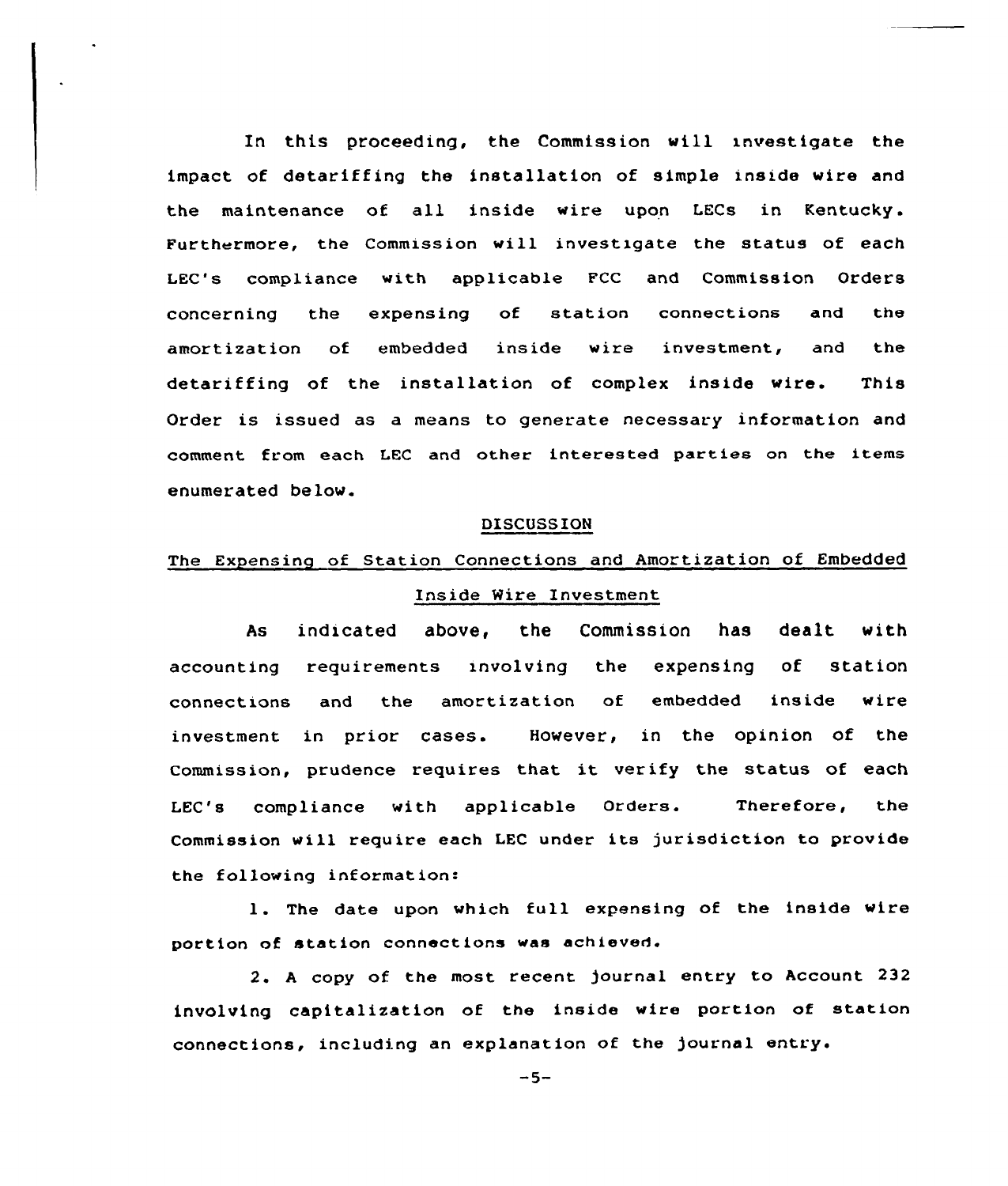3. Amortization schedule for embedded inside wire recorded in Account 232.

4. <sup>A</sup> copy of the mast recent journal entries relating to the amortization of embedded inside wire recorded in Account 232, including explanations of the journal entries.

5. Investment balance in embedded inside wire recorded in Account 232 and related accumulated depreciation and/or amortization as of December 31, 1985.

# The Detariffing of the Installation of Complex Inside Mire

As in the case with the expensing of station connections and amortization of embedded inside wire, in the opinion of the Commission, it should verify the status of each LEC's compliance with applicable Orders on detariffing the installation of complex inside wire. Therefore, the Commission will require each LEC under its jurisdiction to provide the following information:

1. The date upon which the installation of complex inside wire was detariffed.

2. A copy of the most recent journal entries to Accounts 232 and 234 involving capitalization of the installation of complex inside wire, including explanations of the journal entries.

3. <sup>A</sup> copy af the most recent journal entries to other plant accounts involving capitalization of the installation of complex

 $-6-$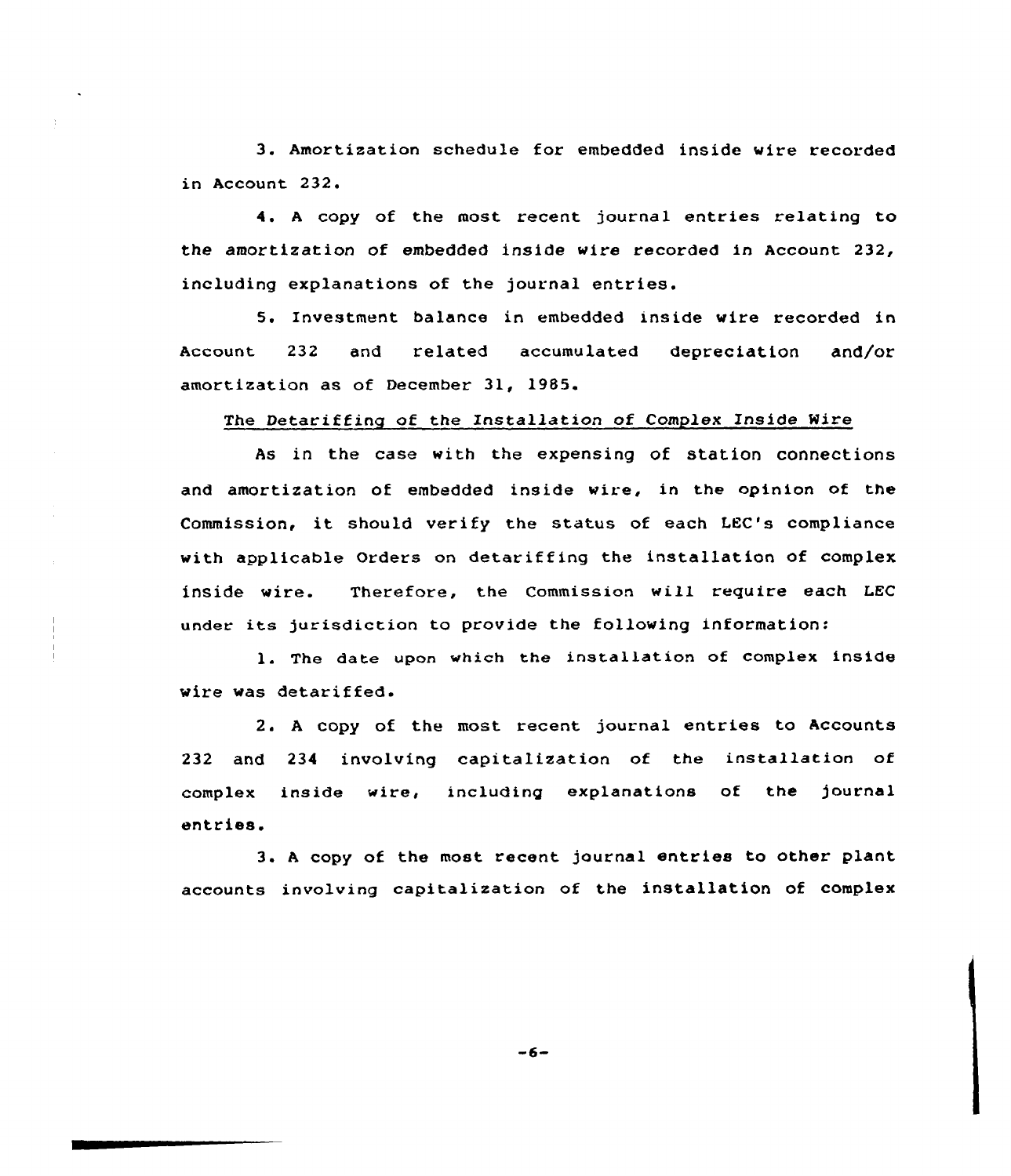inside wire and related supporting facilities, including explanations of the journal entires.<sup>10</sup>

4. Amortization schedule for embedded network terminating wire recorded in Account 234.

5. <sup>A</sup> copy of the most recent journal entries relating to the amortization of embedded network terminating wire recorded in Account 234, including explanations of the journal entries.

6. Investment balance in embedded network terminating wire recorded in Account 234 and related accumulated depreciation and/or amoritzation as of December 31, 1985,

7. Embedded investment balance in other plant accounts by plant account relating to embedded complex inside wire and related accumulated depreciation and/or amortization as of December 31, 1985<sup>~</sup>

In addition to these information items, the Commission will require testimony from each LEC under its )urisdiction on the following points:

1. The extent to which any embedded complex inside wire is recorded in Account 231, Station Apparatus, and the appropriate regulatory and accounting treatment of such embedded complex wire. That is, if embedded complex inside wire is recorded in Account 231, should it remain in Account. <sup>231</sup> or be transferred to another account? Furthermore, should such embedded complex inside wire be amortized under an accelerated depreciation plan and, if so, under

<sup>10</sup> See footnote number 7.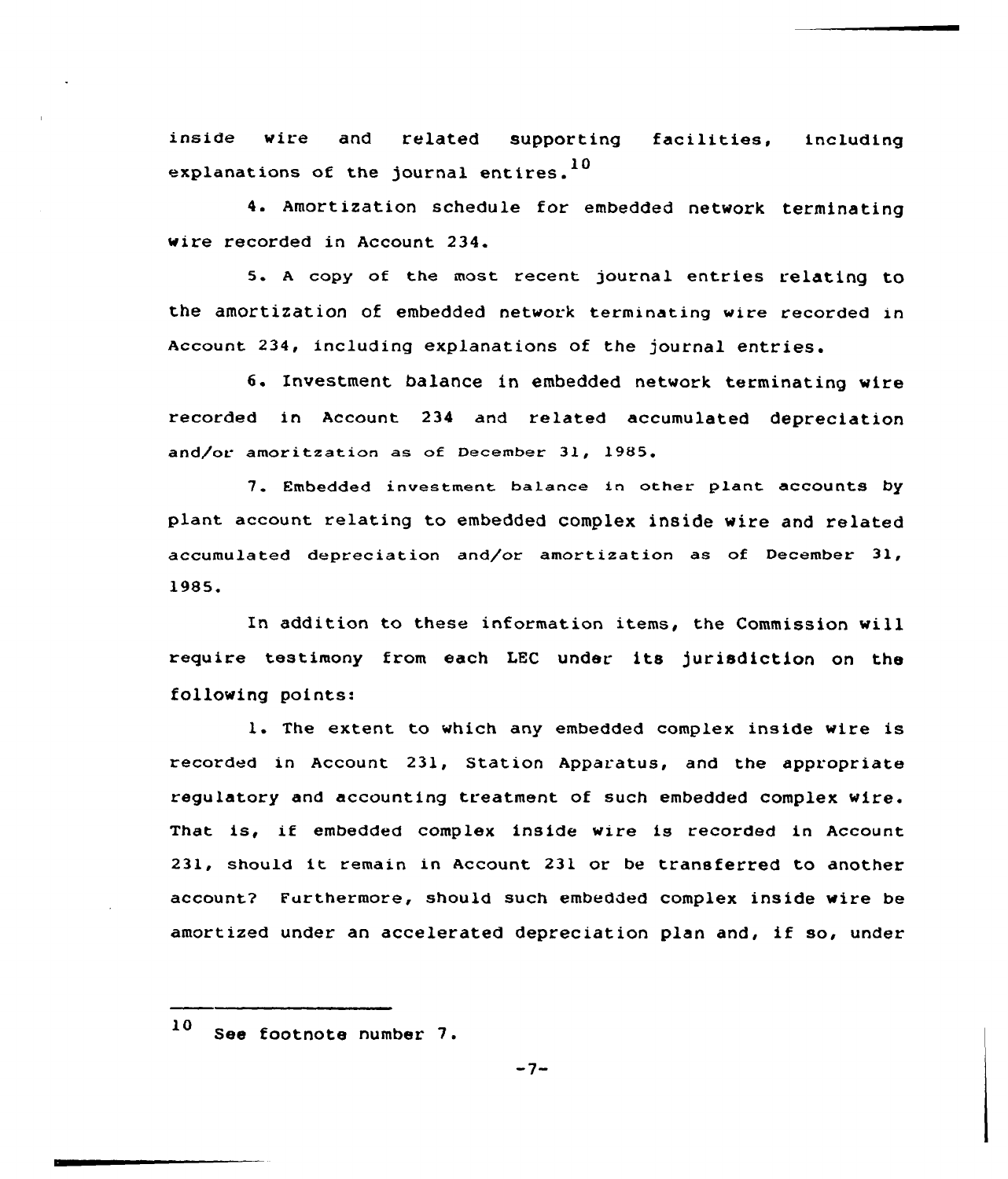what terms and conditions? (In the event that embedded complex inside wire is recorded in Account 231, the investment balance and related accumulated depreciation and/or amortization as of December 31, 1985, should be filed with the Commission).

2. The extent to which any embedded complex inside wire other than network terminating wire is recorded in Account 234 and the appropriate regulatory and accounting treatment of such embedded complex wire. That is, if other embedded complex inside wire is recorded in Account 234, is it being amortized along with embedded network terminating wire? If not, should such embedded complex inside wire be amortized under an accelerated depreciation plan and, if so, under what terms and conditions? (In the event that embedded complex inside wire other than network terminating wire is recorded in Account 234, the investment balance and related accumulated depreciation and/or amortization as of December 31, 1985, should be filed with the Commission).

3. The approriate regulatory and accounting treatment of embedded complex inside wire and related supporting facilities recorded in accounts other than Accounts <sup>232</sup> and 234. That is, should such embedded complex inside wire and related supporting facilities be amortized under an accelerated depreciation plan and, if so, under what terms and conditions?

4. Explanation of accounting treatment of revenues and expenses associated with the installation of complex inside wire after detariffing.

 $-8-$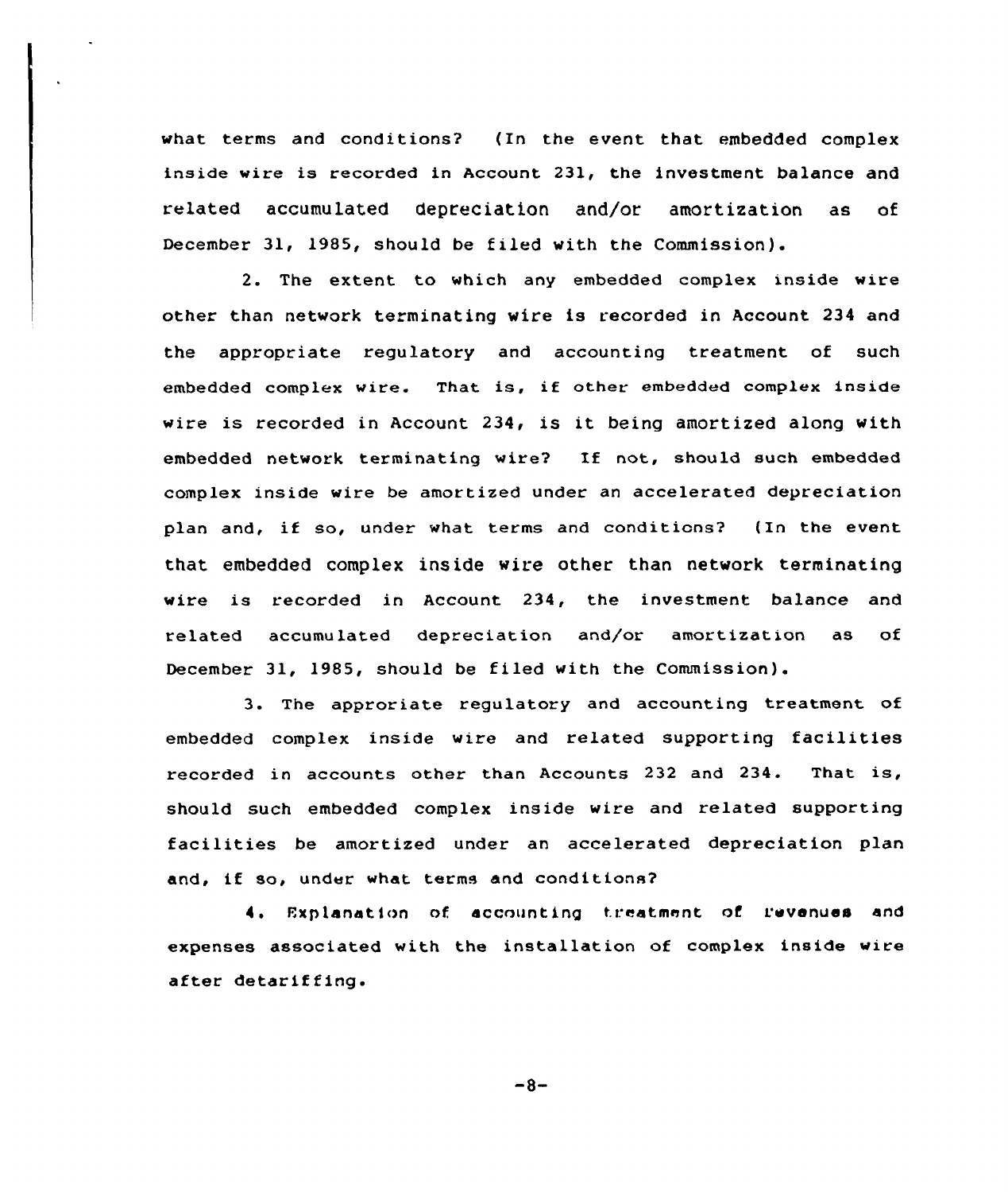# The Detariffing of the Installation of Simple Inside Wire and the

# Maintenance of All Inside Mire

### Accounting Requirements

In the Second Report and Order in CC Docket No. 79-105 the FCC did not require structural separation as a means to prevent cross-subsidization between regulated and unregulated service activities.<sup>11</sup> Instead, it required that LECs account for installation and maintenance of inside wire in separate "below the line accounts," effective January 1, 1987, with indirect or common costs being allocated on the basis of rules to be adopted in another proceeding.<sup>12</sup>

In the opinion of the Commission, the matter of accounting requirements should be considered. Therefore, the Commission will require each MC under its )urisdiction to file testimony on the following items:

1. The extent to which accounting requirements rather than structural separation is adequate to prevent cross-subsidization between regulated services and unregulated installation and maintenance of inside wire.

<sup>1)</sup> Second Report and order, page 18.

<sup>12</sup> CC Docket No. 86-111, Separation of Costs of Regulated Telephone Service from Costs of Nonregulated Activities and Amendment of Part 31, the Uniform System of Accounts for Class <sup>A</sup> and Class <sup>B</sup> Telephone Companies, to Provide for Nonregulated Activities and to Provide for Transactions Between Telephone Companies and their Affiliates.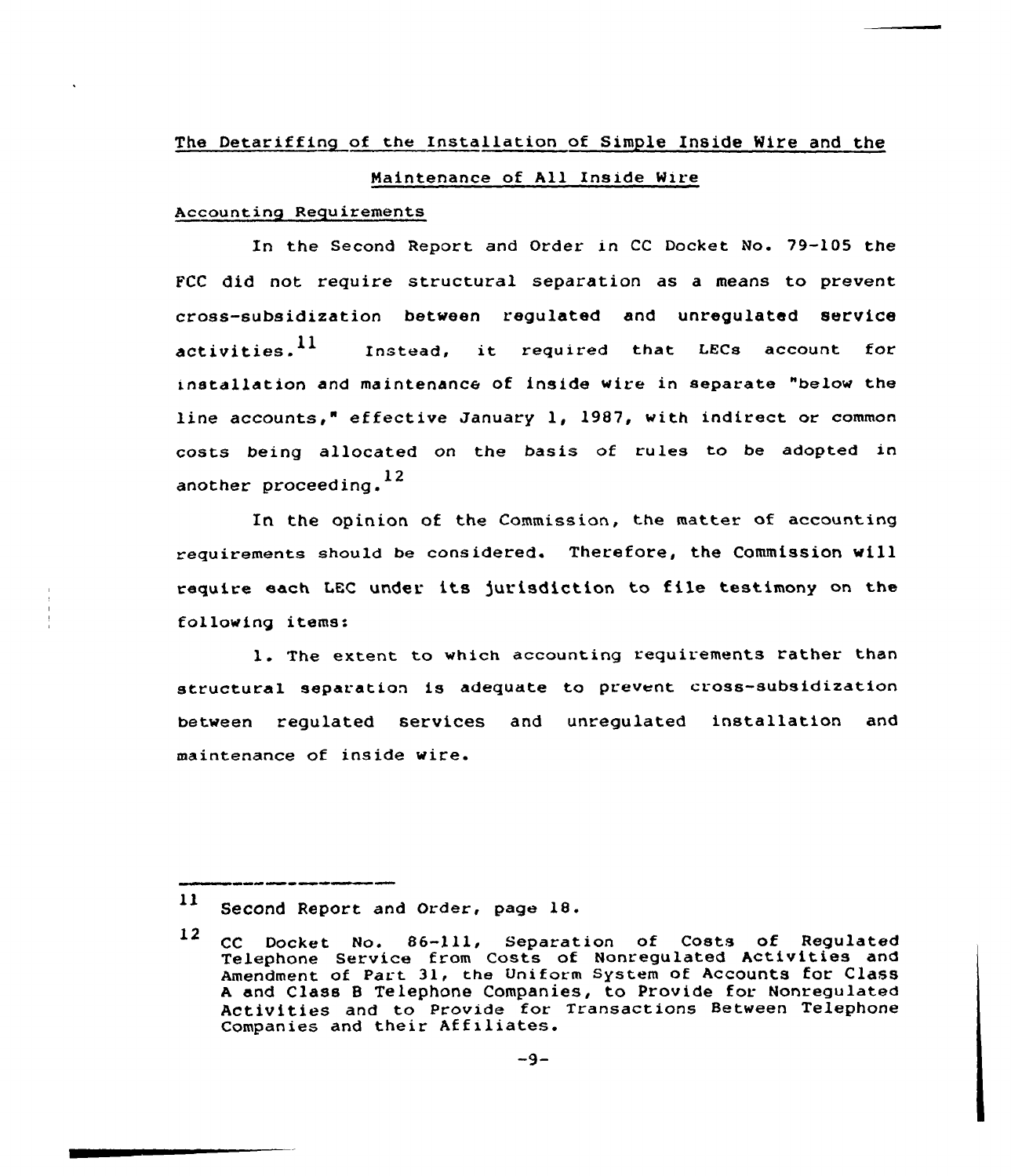2. whether the commission has the jurisdiction to require structural separation at the intrastate level and, if so, whether the Commission should require that the installation and maintenance of inside wire be structurally separated.

3. Whether the Commission should adopt allocation rules for common cost allocation at the intrastate level relative to the installation and maintenance of inside wire.

# Revenue Requirements

Also, in the Second Report and Order in CC Docket 79-105, the FCC notes that although detariffing the installation of simple inside wire and the maintenance of all inside wire will not alter the jurisdictional allocation iormula for remaining regulated activities, it will have an impact on both interstate and intrastate rates. $13$  While at the interstate level, rate reductions should occur as a result of detariffing the installation and maintenance of inside wire, at the intrastate level either rate increases or rate decreases could result, depending on the extent to which the intrastate portion of installation and maintenance expenses has been indirectly recovered through other rates. IE installation and maintenance charges have been compensatory, no changes should result. However, if installation and maintenance charges have not been compensatory, increases or decreases may result, depending on each LEC'a particular rate structure.

 $13$  $Ibid., page 17.$   $-10-$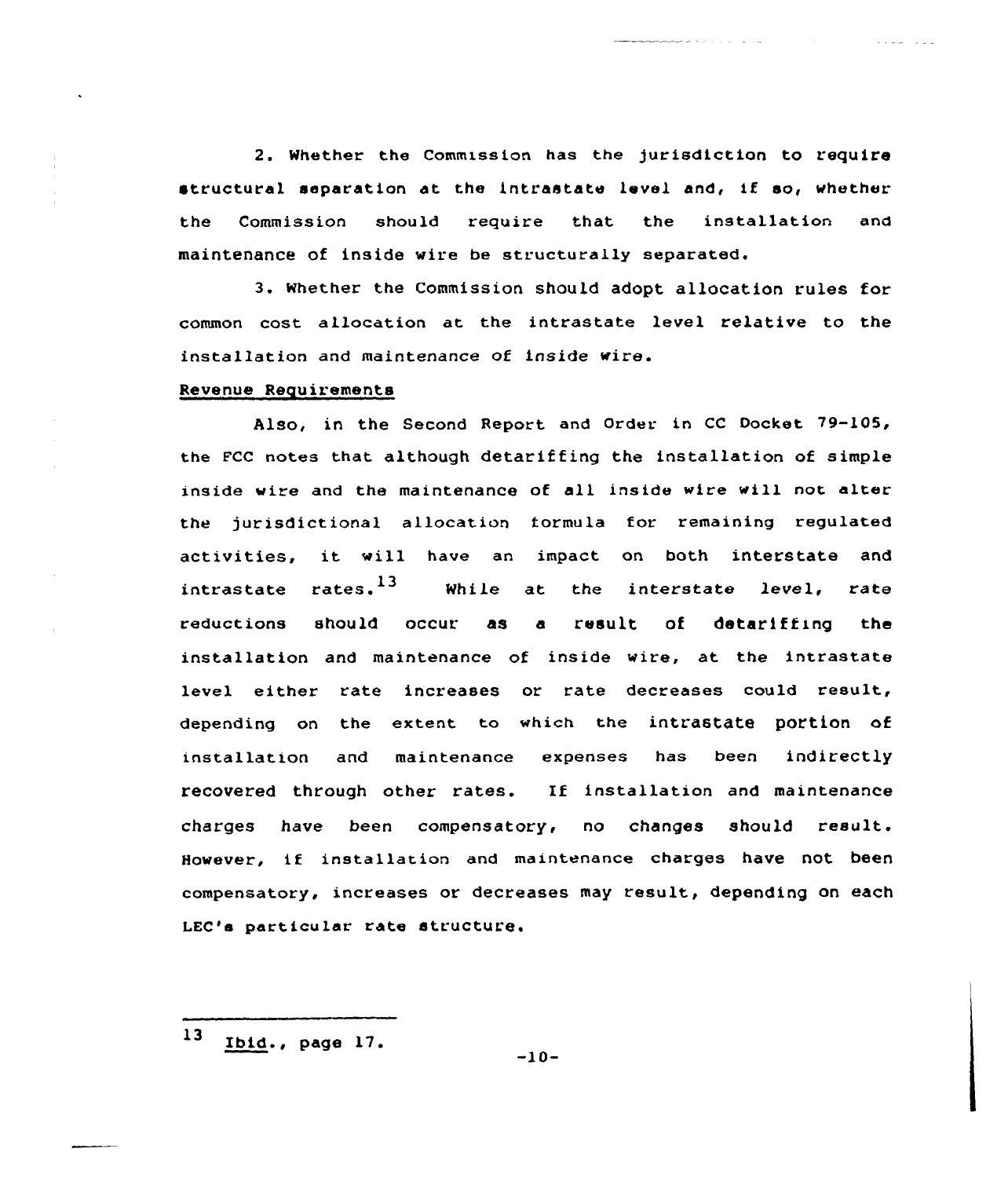In the opinion of the Commission, the matter of potential changes in revenue requirements should be considered. Therefore, the Commission will require each LEC under its jurisdiction to file the following information:

l. An annualized billing analysis of all installation and maintenance of inside wire related charges as of December 1985.

2. Total intrastate revenues and expenses by account related to the installation and maintenance of inside wire for the year ended December 31, 1985.

3. Total intrastate revenues and expenses for the year ended December 31, 1985, assuming all relevant adjustments and/or normalizations included in the LEC's most recent rate case, and any other applicable adjustments.

4. The most recent rate of return or times interest earned ratio authorized by the Commission, the date authorized and the case number of that proceeding.

5. The rate of return or times interest earned ratio, as appropriate, assuming deregulation of the installation and maintenance of inside wire and assuming all relevant adjustments and/or normalizations included in the LEC's most recent rate case, and any other applicable adjustments.

# Transfer of Ownership

In the Second Report and Order in CC Docket No. 79-105 the FCC ordered relinquishment of ownership of inside wire already

 $-11-$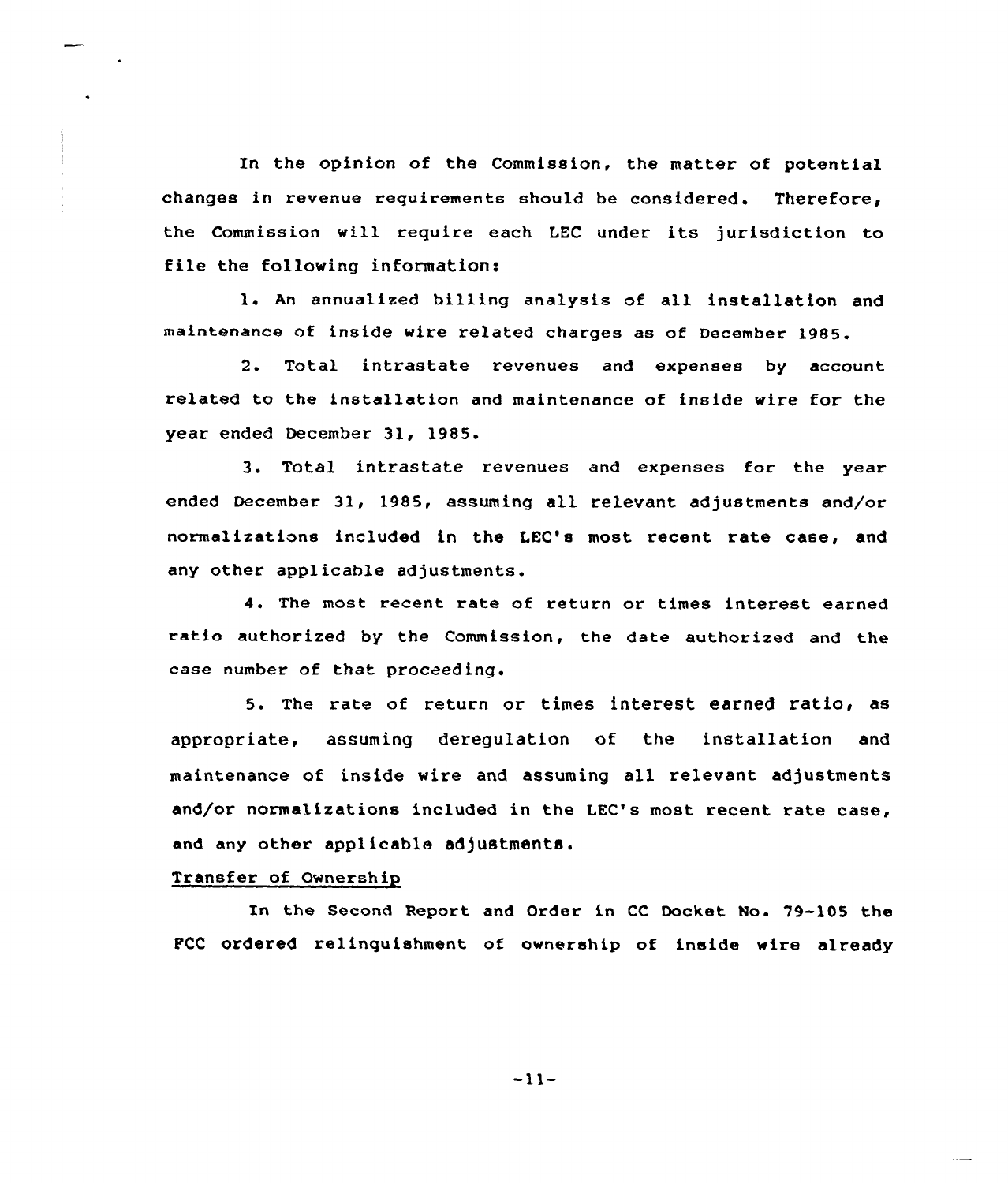expensed to Account 605 effective January 1, 1987, and relinquishment of ownership of inside wire remaining in Account 232 concurrent with its full amortization.  $^{14}$  Furthermore, the FCC deferred to state regulatory authority on the matter of the entity to which ownership should be transferred on the basis that "Such questions are best resolved through the application of local property law."<sup>15</sup>

In the opinion of the Commission, the matter of the transfer of ownership of inside wire should be considered. Therefore, the Commission will require each IEC under its jurisdiction to file testimony on the following points:

1. The nature and extent of inside wire eligible for ownership transfer.

2. The entity to which ownership should be transferred under applicable Kentucky property law. (Specific attention should be given to the instance where the LEC subscriber is not the owner of the premises where the inside wire is located.)

### FINDINGS AND ORDERS

The Commission, having considered the evidence of record and being advised, is of the opinion and finds that:

1. This case should be established in order to obtain information and testimony from interested parties on the issues enumerated in this Order.

- $14$ Ibid., page <sup>24</sup>
- 15 Ibid.

-12-